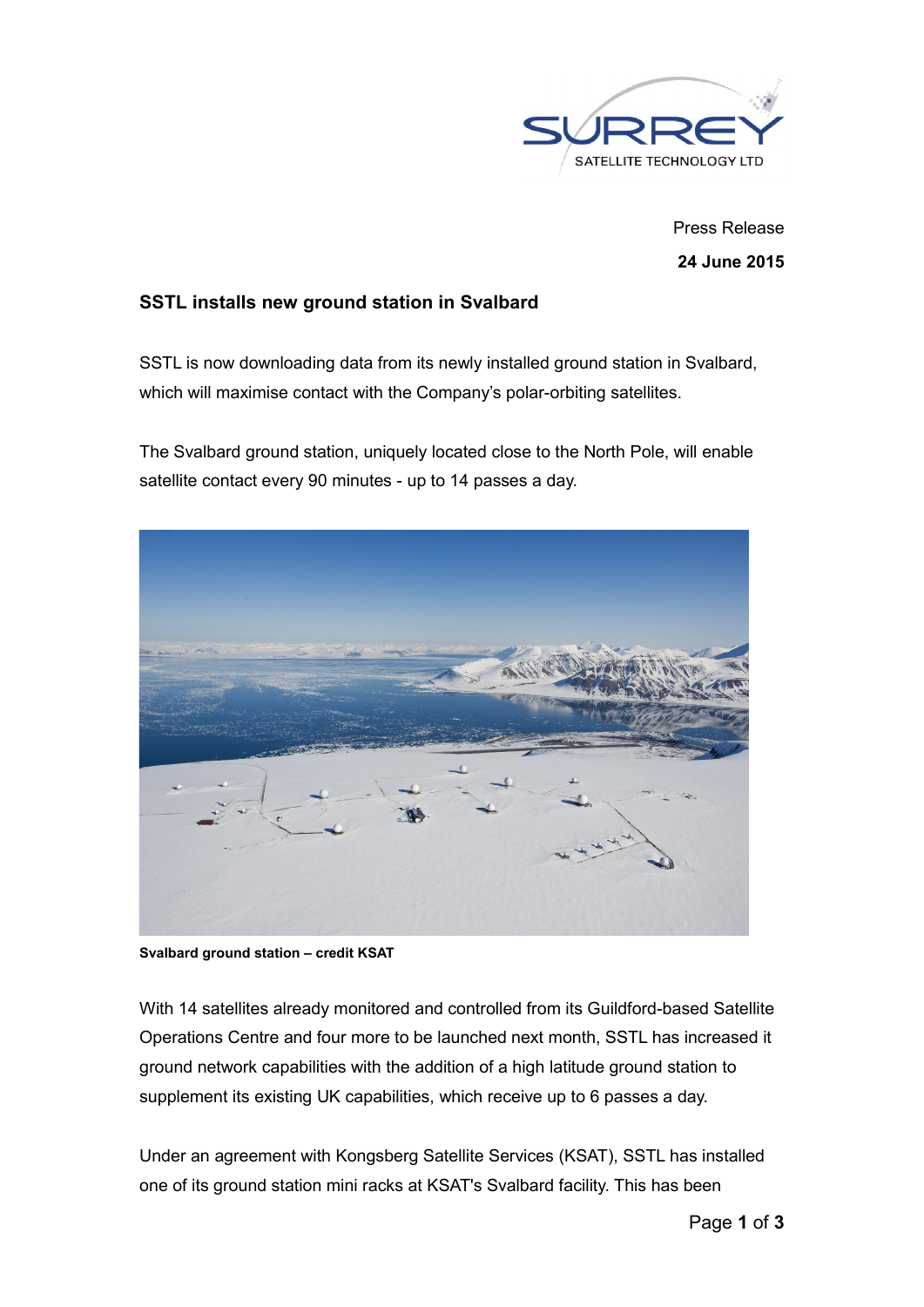

successfully commissioned and is now operational. A high speed data link between Svalbard and the SSTL Satellite Operations Centre in Guildford completes the new system.

James Northam, Head of Ground Systems and Missions Services said: "We are very pleased to be working with our colleagues at KSAT. This new facility will significantly enhance our operational capabilities for both our customer's and our own missions. With four new satellites to be launched next month, the increased contact time provided by the high latitude location will allow us to spread the loading efficiently across the ground stations. This will reduce commissioning times and enable us to bring these new missions into service quickly, which will benefit our customers."



Svalbard ground station aerial view – credit KSAT

Notes to editor:

Accompanying images for this press release can be downloaded at http://www.sstl.co.uk/News-and-Events